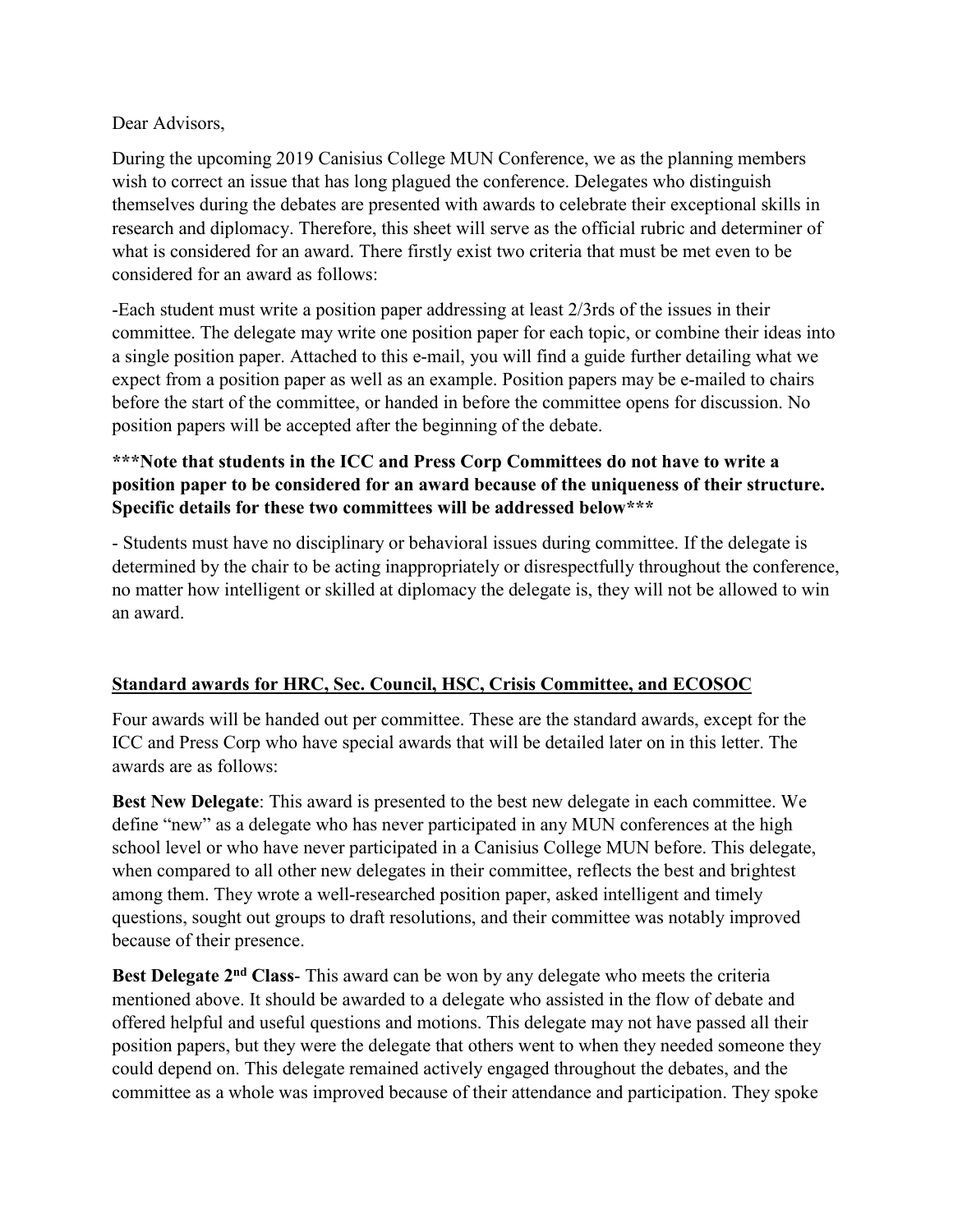an appropriate amount of times, but perhaps not all of their motions or speeches led to significant revelations in the debate, but overall contributed to a better committee.

**Best Delegate 1st Class:** This award can be won by any delegate who meets the criteria mentioned above. This award should be awarded to a delegate who significantly directed the flow of debate and the way the committee progressed as a whole. They often contributed to well written and logically-sounded resolutions. The resolutions did not necessarily have to pass, but they should reflect a solid understanding of the topic at hand. This delegate should be wellversed in their country's policies and perspectives on several global matters. This delegate was recognized by others to be a leader and contributed much to the overall flow of debate throughout the committee. This delegate asked essential questions that caused others to reflect upon their country's policies, and how their proposals would affect the topic at hand. This delegate came prepared with a well-written position paper and did more research beyond what was mentioned in the topic guide.

**Outstanding Delegate:** This award can be won by any delegate who meets the criteria mentioned above. This award is reserved for the delegate who most significantly impacted their committee. This award should be awarded to the delegate who performed the best overall. They wrote a well-researched and logical position paper, presented proposals that fit within their country's policy, asked poignant and impactful questions, took charge in creating position papers that influenced the outcome of the committee, as was recognized by their peers to be the best amongst them. This delegate is the person that people loved to work with, or loved to work against. This delegate did not have to speak all the time, but when they did speak, other delegates took notice and truly listened to what they said. This delegate should reflect the best that the committee had to offer.

## **Special Awards**

## **International Criminal Court**

For those seeking awards in the ICC, no position paper is required due to the unique structure of the ICC. However, for delegates who have been identified as prosecutors or defense attorneys, they will need to prepare in advance for their case. Delegates who will serve as jurors have no special requirements to be considered for an award outside of remaining respectful and positive throughout the day. The specific criteria for what constitute prior preparation is currently under development, but there will be a component that must be submitted to the presiding judge before the start of the conference.

**Best Prosecution-** This delegate showed a real depth of knowledge about the laws and regulations of the Rome Statute. This delegate understood what the defendant was being charged with, and how best to convince a jury of that defendants' guilt. A delegate does not explicitly have to win their case to be considered the best prosecutor, but they should demonstrate a consistent effort and understanding of the ICC.

**Best Defense-** This delegate showed a real depth of knowledge about the laws and regulations of the Rome Statute. This delegate understood what their client was being charged with, and how